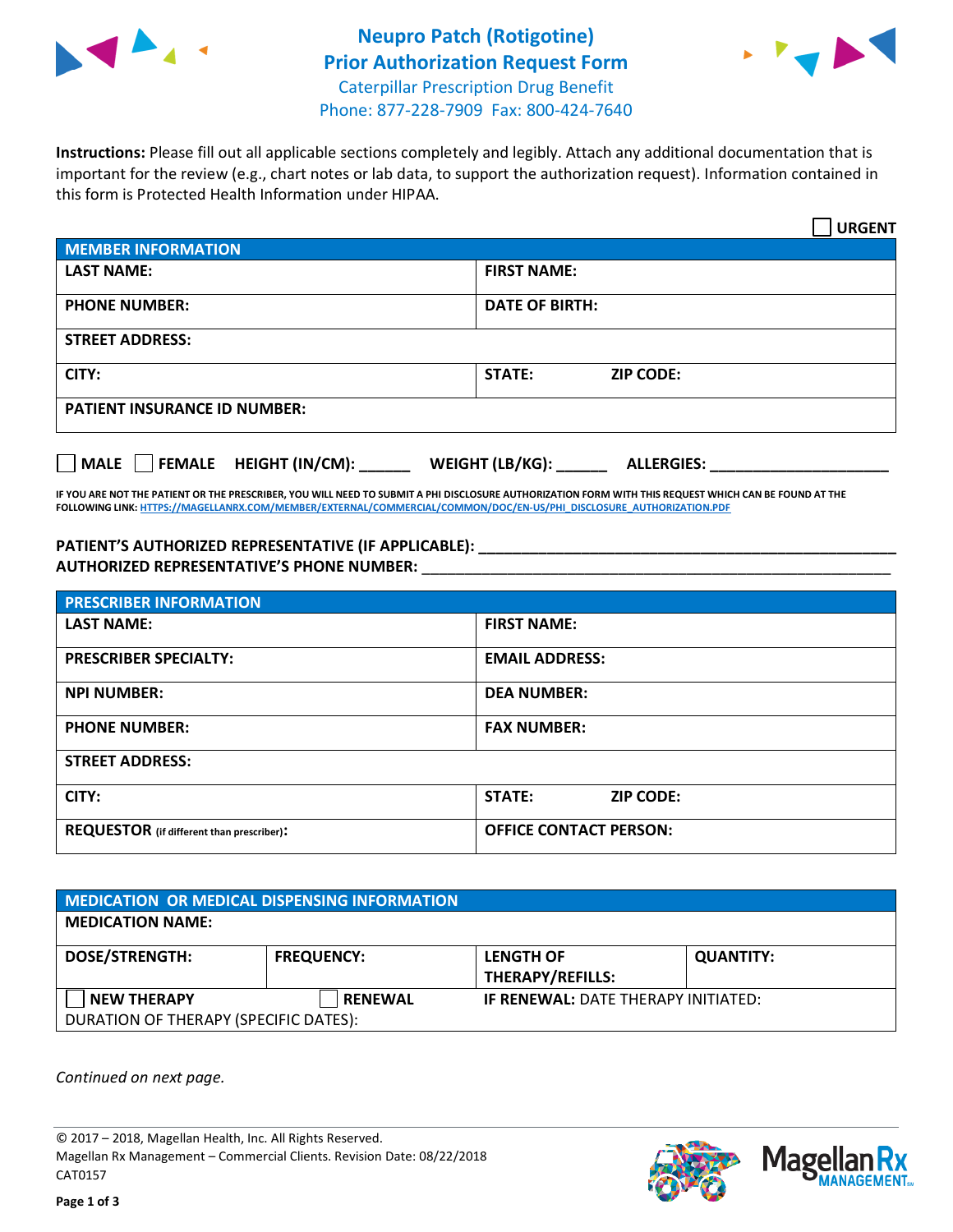



**KX ANAGEMENT**<sub>SM</sub>

| <b>MEMBER'S LAST NAME:</b> NAME:                                                                                                               | <b>MEMBER'S FIRST NAME:</b>                                                                                                                                                                                                                                                                                                                                                                                                                            |                                                                                                                  |  |
|------------------------------------------------------------------------------------------------------------------------------------------------|--------------------------------------------------------------------------------------------------------------------------------------------------------------------------------------------------------------------------------------------------------------------------------------------------------------------------------------------------------------------------------------------------------------------------------------------------------|------------------------------------------------------------------------------------------------------------------|--|
|                                                                                                                                                | 1. HAS THE PATIENT TRIED ANY OTHER MEDICATIONS FOR THIS CONDITION?                                                                                                                                                                                                                                                                                                                                                                                     | YES (if yes, complete below)<br><b>NO</b>                                                                        |  |
| <b>MEDICATION/THERAPY (SPECIFY</b><br>DRUG NAME AND DOSAGE):                                                                                   | <b>DURATION OF THERAPY (SPECIFY</b><br>DATES):                                                                                                                                                                                                                                                                                                                                                                                                         | <b>RESPONSE/REASON FOR</b><br><b>FAILURE/ALLERGY:</b>                                                            |  |
| <b>2. LIST DIAGNOSES:</b>                                                                                                                      |                                                                                                                                                                                                                                                                                                                                                                                                                                                        | ICD-10:                                                                                                          |  |
| □ Moderate to severe primary restless legs syndrome<br>□ Parkinson's disease<br>□ Other diagnosis:<br>$ICD-10$                                 |                                                                                                                                                                                                                                                                                                                                                                                                                                                        |                                                                                                                  |  |
| PRIOR AUTHORIZATION.                                                                                                                           | 3. REQUIRED CLINICAL INFORMATION: PLEASE PROVIDE ALL RELEVANT CLINICAL INFORMATION TO SUPPORT A                                                                                                                                                                                                                                                                                                                                                        |                                                                                                                  |  |
| <b>Clinical Information:</b>                                                                                                                   | Has the patient tried and had an inadequate response to ropinirole (Requip, Requip XL)? $\Box$ Yes $\Box$ No                                                                                                                                                                                                                                                                                                                                           |                                                                                                                  |  |
|                                                                                                                                                | Has the patient tried and had an inadequate response to pramipexole (Mirapex, Mirapex ER)? $\Box$ Yes $\Box$ No                                                                                                                                                                                                                                                                                                                                        |                                                                                                                  |  |
| Does the patient have an inability to swallow pills? $\Box$ Yes $\Box$ No<br>Please provide documentation.                                     |                                                                                                                                                                                                                                                                                                                                                                                                                                                        |                                                                                                                  |  |
| capsules)? □ Yes □ No<br>Please provide supporting chart notes.                                                                                | Is the patient taking any other oral tablets or capsules (excluding orally dissolving tablets and sprinkle                                                                                                                                                                                                                                                                                                                                             |                                                                                                                  |  |
| physician feels is important to this review?                                                                                                   |                                                                                                                                                                                                                                                                                                                                                                                                                                                        | Are there any other comments, diagnoses, symptoms, medications tried or failed, and/or any other information the |  |
|                                                                                                                                                |                                                                                                                                                                                                                                                                                                                                                                                                                                                        |                                                                                                                  |  |
| information is received.                                                                                                                       | Please note: Not all drugs/diagnosis are covered on all plans. This request may be denied unless all required                                                                                                                                                                                                                                                                                                                                          |                                                                                                                  |  |
|                                                                                                                                                | ATTESTATION: I attest the information provided is true and accurate to the best of my knowledge. I understand that<br>the Health Plan, insurer, Medical Group or its designees may perform a routine audit and request the medical<br>information necessary to verify the accuracy of the information reported on this form.                                                                                                                           |                                                                                                                  |  |
| Prescriber Signature or Electronic I.D. Verification:                                                                                          |                                                                                                                                                                                                                                                                                                                                                                                                                                                        | Date:                                                                                                            |  |
| and arrange for the return or destruction of these documents.                                                                                  | CONFIDENTIALITY NOTICE: The documents accompanying this transmission contain confidential health information that is legally privileged. If<br>you are not the intended recipient, you are hereby notified that any disclosure, copying, distribution, or action taken in reliance on the contents<br>of these documents is strictly prohibited. If you have received this information in error, please notify the sender immediately (via return FAX) |                                                                                                                  |  |
|                                                                                                                                                | <b>FAX THIS FORM TO: 800-424-7640</b>                                                                                                                                                                                                                                                                                                                                                                                                                  |                                                                                                                  |  |
|                                                                                                                                                | MAIL REQUESTS TO: Magellan Rx Management Prior Authorization Program; c/o Magellan Health, Inc.                                                                                                                                                                                                                                                                                                                                                        |                                                                                                                  |  |
| © 2017 - 2018, Magellan Health, Inc. All Rights Reserved.<br>Magellan Rx Management - Commercial Clients. Revision Date: 08/22/2018<br>CAT0157 |                                                                                                                                                                                                                                                                                                                                                                                                                                                        | <b>Magellan R</b>                                                                                                |  |

Magellan Rx Management – Commercial Clients. Revision Date: 08/22/2018 CAT0157